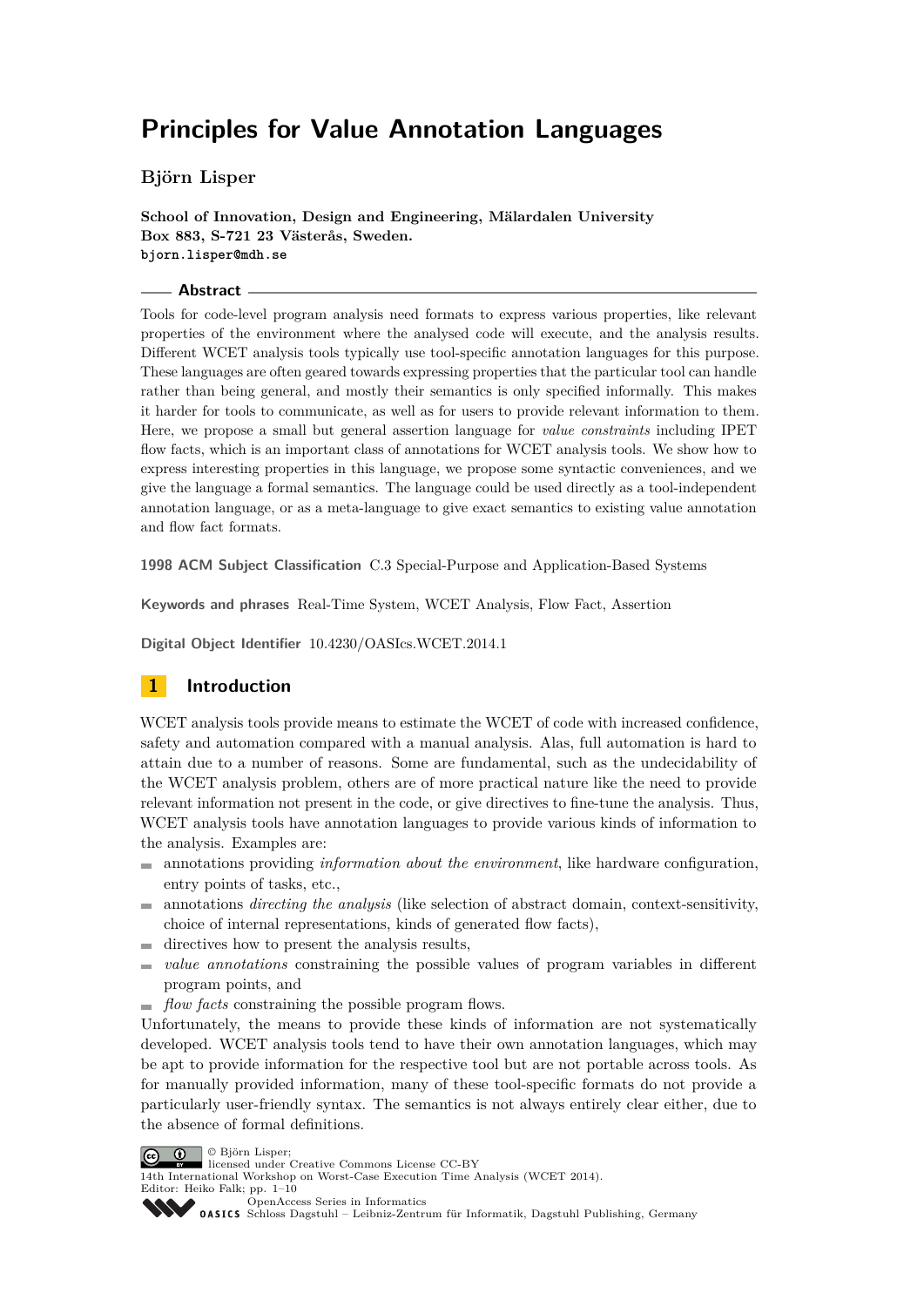<span id="page-1-0"></span>

**Figure 1** An ecosystem of embedded systems tools.

Furthermore, WCET analysis tools do not exist in isolation. Today one can speak of an "ecosystem" of code-level tools, as depicted in Fig. [1,](#page-1-0) including code generators for model-based development, general-purpose static code analysis tools, optimising compilers, and tools for formal verification. It is obvious that general formats for code-level constraints would be helpful for the integration of code-level tool chains.

The contribution of this paper is a step in this direction. We define a simple but general core language for *value constraints* from first principles. Such constraints provide information about reachable states, much like assertions in Floyd-Hoare logic [\[7,](#page-9-1) [8\]](#page-9-2). We take measures to make the constraint language as independent of the "host language" as possible, making it portable over a wide range of code formats. We make some suggestions for user-friendly syntax. The language can express numerical constraints on values of program variables, which is sufficient to express the value annotations and flow facts supported by current WCET tool annotation languages, but it can easily be extended to express constraints on other data types. We give the language a formal semantics, making minimal assumptions on the semantics of the host language. We also prove a theorem about compositionality of assertions.

## <span id="page-1-1"></span>**2 Some Existing Annotation Languages**

We now review the annotation languages for some existing WCET analysis tools.

FFX [\[3\]](#page-9-3) is intended to be a portable WCET annotation language for flow facts. It is supported by TuBound [\[12\]](#page-9-4), oRange [\[4\]](#page-9-5), Otawa [\[1\]](#page-8-0), and CalcWCET167 [\[10\]](#page-9-6). FFX represents the analyzed code as a structured XML document, where annotations appear as attributes in tags representing program constructs such as loops. FFX can specify upper loop bounds, and also whether or not they are exact. It is unclear whether it can represent more general linear flow facts, which describe relations between execution counters for different parts of the code. It can represent contexts: however, these seem not to be calling contexts but rather information about the environment such as the target hardware.

The annotation language of aiT  $[5]$ , called AIS  $[6]$ , can describe various kinds of flow facts, such as (upper) loop bounds, infeasible paths, and general linear flow constraints on IPET execution counters. Loop bounds can be complex expressions, and may for instance refer to execution counters of outer loops. Some context-sensitivity is provided by the ability to tie flow facts to certain call sites for functions. AIS can represent flow facts both for source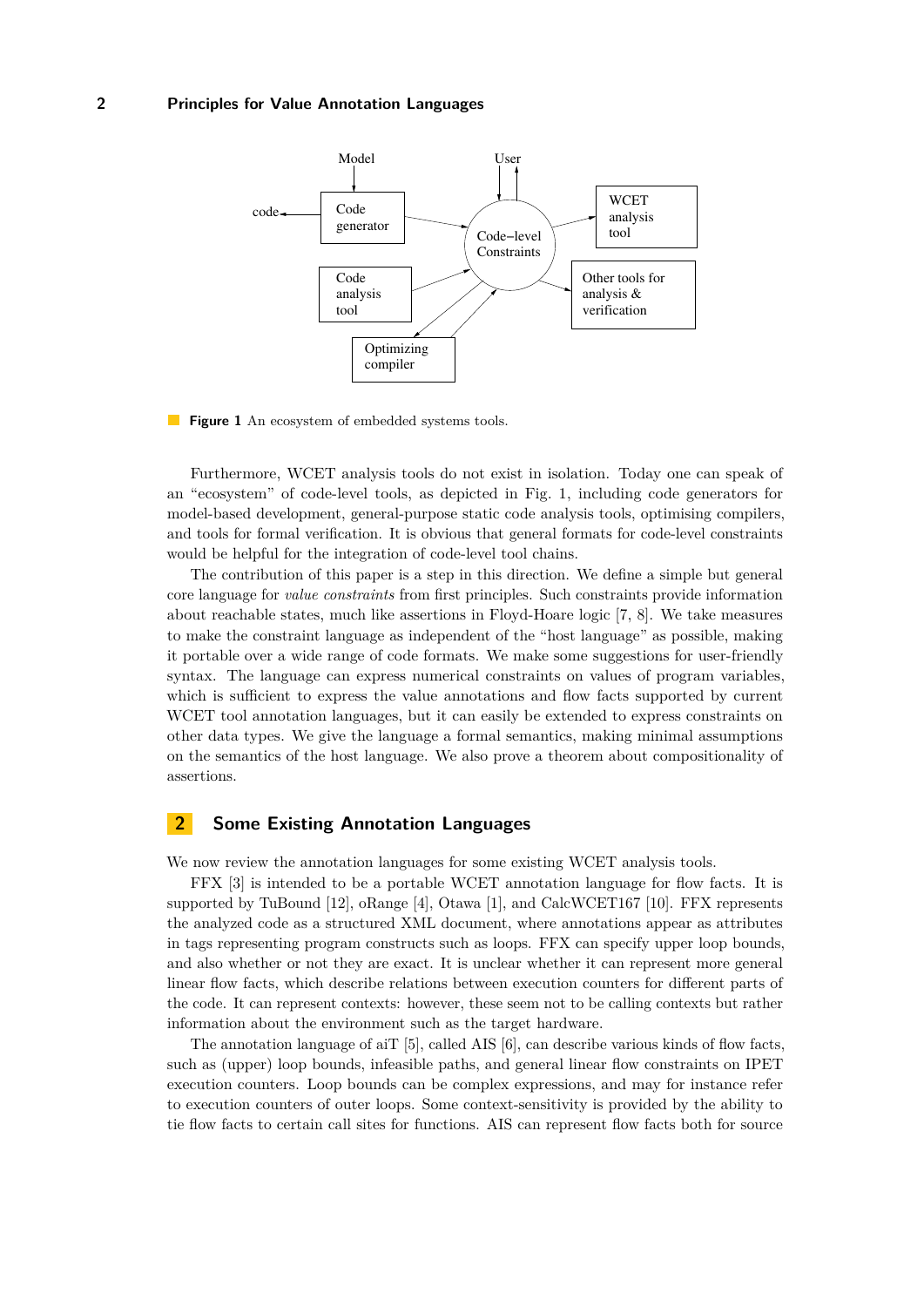code (C) and for executables: locations for execution counters are formed from file name and position in the file for source code, and are provided as numerical addresses for executables.

The WCET analysis tool SWEET [\[18\]](#page-9-9) provides a rich set of different annotations. It can read value constraints in a certain format, constraining the values of program variables in certain program points to intervals. A common use is to specify value constraints on inputs. SWEET can also compute value constraints and export them using the same format. Furthermore SWEET provides a rich set of flow facts, including general linear constraints on execution counters. Execution counters can be local to certain execution contexts (typically loop or function bodies), and are then reset at each entry of the context. Flow facts involving such counters can be constrained to certain ranges of loop iterations. Flow facts involving global execution counters are also allowed. Flow facts can be constrained to be valid only for certain calling contexts, which are specified by explicit call strings: this provides context-sensitivity.

Bound-T [\[9\]](#page-9-10) can use a number of different assertions. It can take value range constraints for program variables, bounds on the number of loop iterations, and function calls, "path not taken"-constraints, and different bounds on stack usage. Variables can also be asserted not to have their values changed in certain parts of the program. Assertions can be tied to program parts in an interesting way, identifying, e.g., loops by properties like that they use a certain variable, call a certain function, or whether a loop is the inner or outer loop in a loop nest. Assertions can be restricted to certain calling contexts and can thus be context-sensitive. Bounds on the number of executions can also be placed directly on instructions, using addresses or offsets.

These languages have some features in common. They can all express flow facts, of different generality. The flow facts may concern global IPET execution counters as well as local execution counters, for certain execution contexts. Some of them can also express certain kinds of value constraints. They provide varying levels of context-sensitivity. Our proposed core language aims to cover these aspects in a unified way.

# **3 A Wish List for a Language for Code-level State Constraints**

Based on experience of WCET annotation languages as well as general language design, the following wish list on a value constraint language can be formulated:

- $\equiv$  it should work over a wide range of code-level tools (not necessarily only for WCET analysis),
- it should work over a wide range of host languages, on different levels  $\sim$
- it should be general yet simple, extensible, and have few but powerful constructs,  $\sim$
- it should have a succinct, intuitive syntax for humans, as well as an easily machine-readable  $\rightarrow$ form (XML) for tools,
- it should be able to express general restrictions on flow facts, including the ability to  $\blacksquare$ express constraints in existing annotation languages by translation,
- $\equiv$  it should be able to express different kinds of context sensitivity, and
- $\equiv$  it should have a clear and simple formal semantics.

This wish list has guided the design of our core language.

# **4 A Starting Point: The Assertion Language of Floyd-Hoare Logic**

A general, existing assertion language for constraints on program variable values is the one used in Floyd-Hoare logic [\[7,](#page-9-1) [8\]](#page-9-2). A good description is found in [\[19\]](#page-9-11). It has the following elements: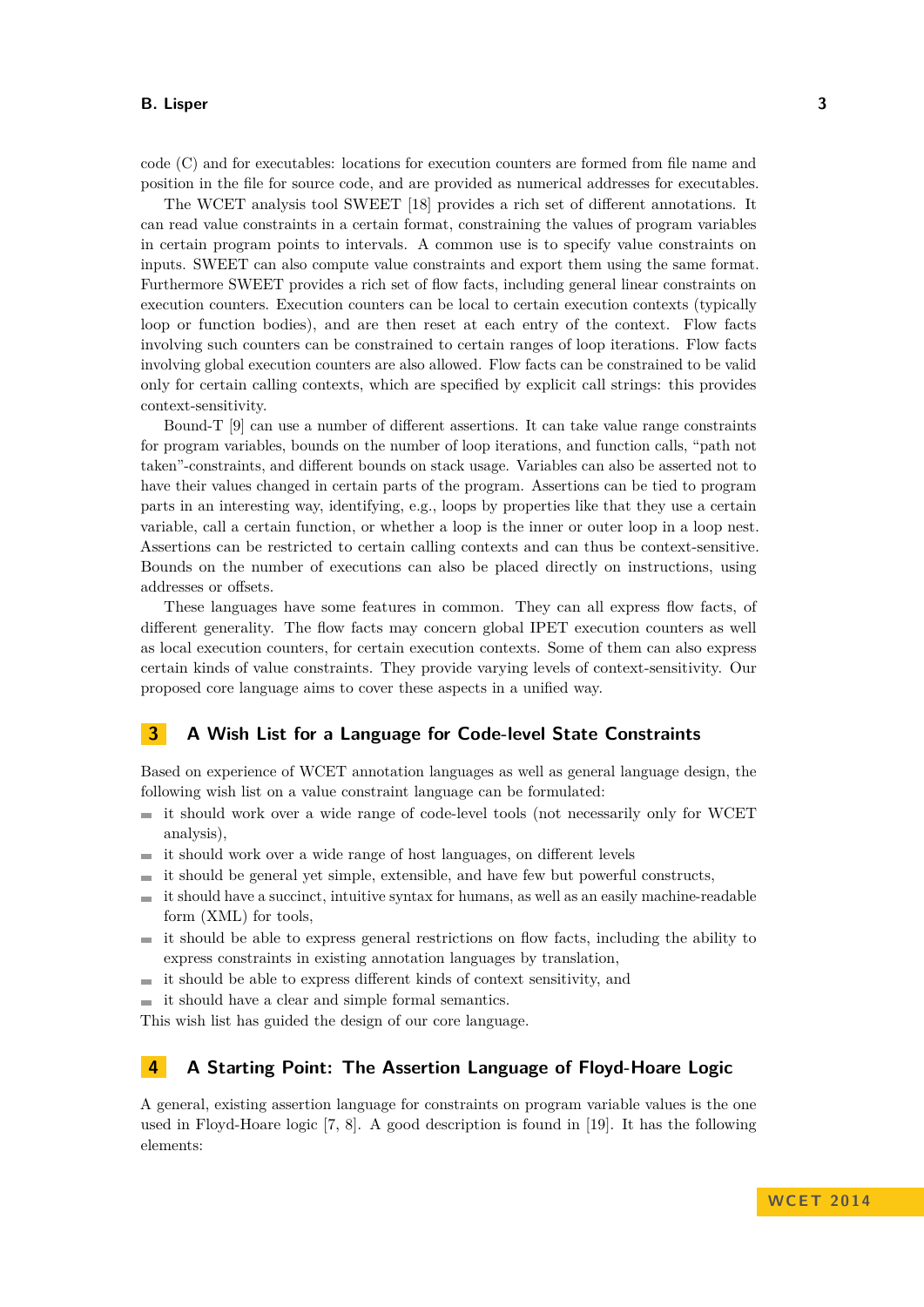- **program variables, which depend on program state,**
- *auxiliary* variables, which are independent of state, and  $\overline{\phantom{a}}$
- some sublanguage to define predicates over variables (typically consisting of boolean and ÷ arithmetic expressions, including quantifiers  $(\forall, \exists)$  over auxiliary variables, but whose elements may vary depending on what kind of assertions are to be expressed

An example of a statement in Floyd-Hoare logic is

 ${X = i}X := X + 1{X = i + 1}$ 

This assertion is a triple of a *pre-condition*, a program, and a *post-condition*. *X* is a program variable and *i* an auxiliary variable. The statement expresses a relation that holds between preceding and succeeding states: for any value of  $i$ , if the value of  $X$  equals  $i$  in a state preceding the program, then it will equal  $i + 1$  in the state that results after having executed the program.

Floyd-Hoare logic was originally defined for a simple, structured imperative language, and it comes with a set of inference rules, based on the syntax of the language, by which assertions can be proved deductively from sub-assertions of sub-programs. However the assertions can also be given a direct semantics in terms of state transitions, which is of interest here. See [\[19\]](#page-9-11).

# <span id="page-3-0"></span>**5 A Core Language for Value Constraints**

Floyd-Hoare logic is defined over a high-level language where the control flow is decided entirely by the syntax. We want our core language for assertions to work over a wide variety of code formats, including low-level formats with unstructured control flow. Therefore we abstract away from the syntax of the host language, and we will make only minimal assumptions on its semantics. The abstract syntax for our assertion language is given by the following:

$$
a ::= n | i | X | a_1 \text{ aop } a_2
$$
  
\n
$$
p ::= true | false | p_1 \wedge p_2 | p_1 \vee p_2 | \neg p | a_1 \text{ top } a_2 | \forall i.p | \exists i.p | PC = L
$$
  
\n
$$
c ::= p_1 \rightarrow p_2
$$

Here *a* stands for arithmetic expressions, and *p* predicates. *n* stands for numerical constants, *i* auxiliary variables, *X* program variables, *aop* arithmetic operators (+, −, *. . .*), and *rop* relational operator  $(<, =, \ldots)$ . *L* stands for *labels*, see below. We will freely use operators that can be derived from the core language, like implication ( $\implies$ ).

This part defines a predicate language over arithmetic expressions that is completely standard (except for the " $PC = L$ " part, which will be explained below). Like in Floyd-Hoare logic the difference between program variables and auxiliary variables is that the value of a program variable depends on the state, whereas the values of auxiliary variables are independent of the state. We allow quantification over auxiliary variables, but not over program variables.

The statements of form  $p_1 \rightarrow p_2$  are the assertions in our core language, and they correspond to the triples in Floyd-Hoare logic (with *p*<sup>1</sup> as pre- and *p*<sup>2</sup> as post-condition). The meaning of  $p_1 \rightarrow p_2$  is "all states that are reachable from a state satisfying  $p_1$  must satisfy  $p_2$ ". We will provide an exact definition in Section [6.](#page-6-0)

We make the following assumptions on the host language and its semantics. It has program variables that can hold values, and there are labels that identify program points. At this point we assume nothing more about labels than that they can be compared for equality.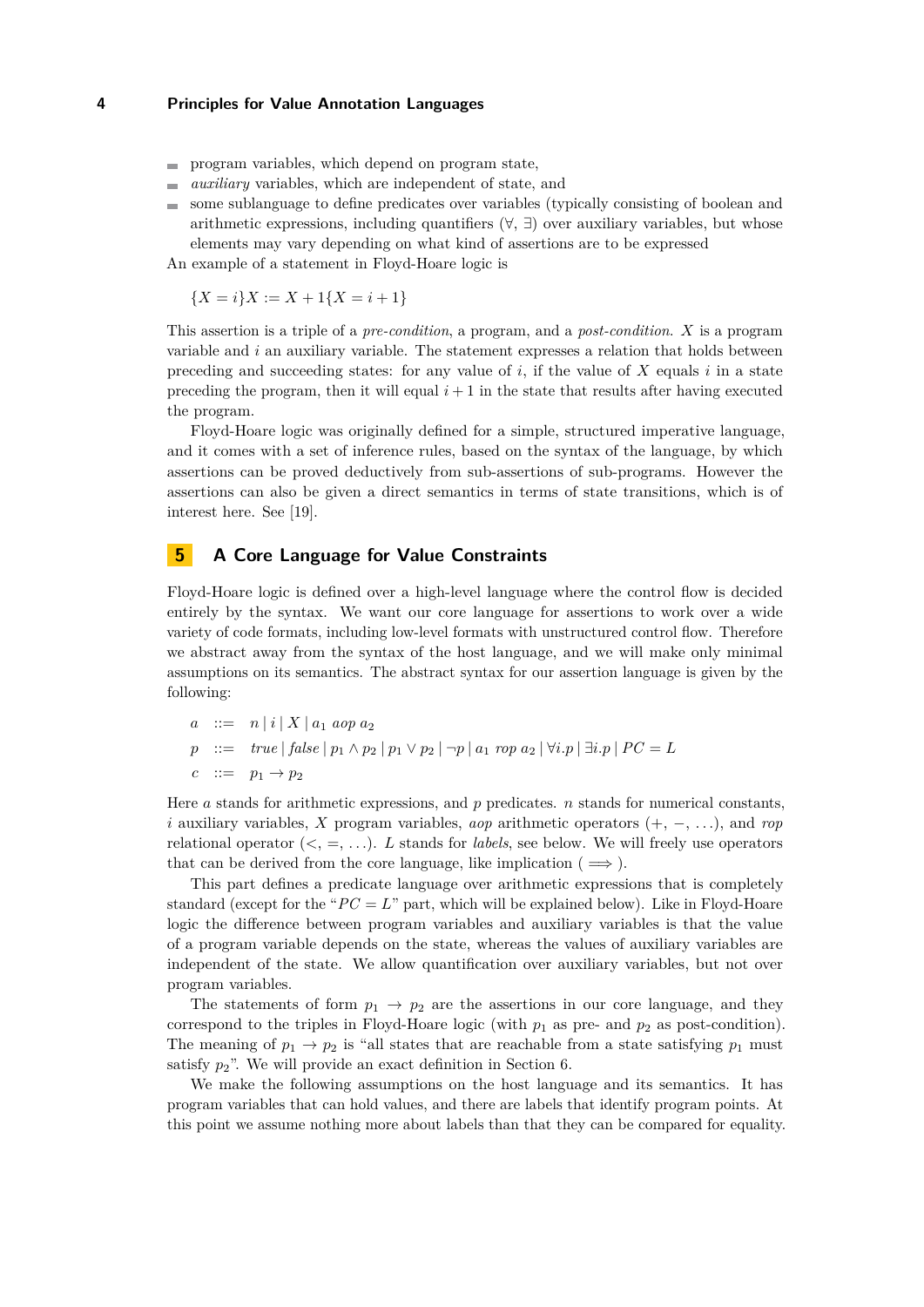The language has states: in each state  $\sigma$ , a program variable X holds a numerical value  $\sigma(X)$ . Furthermore there is a distinguished variable *PC* such that  $\sigma(PC)$  is a label: thus, the state also contains the current position in the code. The semantics of a program in the host language is given by a set of state transitions  $\sigma \to \sigma'$ .

Our assertion language is defined over conditions on numerical expressions, but is easily extended to conditions over other data types. It should also be straightforward to give the language both a user-friendly syntax as well as a conveniently machine-readable XML format. We propose some syntactic conveniences in Section [5.2.](#page-5-0)

The language so far can express sensitivity to contexts that are conditions on the state (trough implication), but it does not have any means to express call-string contexts. We show how this can be added in Section [7.](#page-7-0)

Let us now see some examples of assertions. To make the examples more concrete we assume labels "*entry*", "*exit*" representing the entry and exit point of the host program, respectively:

- $(PC = entry) \rightarrow (PC = L \implies X < 17)$ : for all states reachable from the start of the program, if at label  $L$  then  $X < 17$ ;
- $(PC = entry) \rightarrow (PC = L \land 3 \leq I \leq 7 \implies X < 17)$ : for all states reachable from the start of the program, if at label L, with the value of I between 3 and 7, then  $X < 17$ ;
- $(PC = entry \land 1 \le X \le 10) \rightarrow (PC = exit \implies Y \le 100)$ : if the program is started  $\rightarrow$ with  $1 \leq X \leq 10$  then, at exit,  $Y \leq 100$ ;
- $(PC = L \wedge X = i) \rightarrow (PC = L' \implies X = 2 \cdot i)$ : for any value of *i*, if the program passes *L* with  $X = i$  then afterwards, whenever at  $L'$ ,  $X = 2 \cdot i$ ;
- $true \rightarrow X < 32767$ : a global invariant, in all states holds that  $X < 32767$ .

Notice how restrictions on inputs, like confining an input value to a certain range, can be expressed as arithmetic contraints in the condition defining the initial states. Also note how contexts that are restrictions to certain states can be expressed simply as antecedents in implications. Such restrictions can for instance be presence at a certain program point, or that the value of a loop counter is in a certain interval.

## **5.1 Labels**

Labels can be basically anything that identifies program points. For high-level languages like C, labels can be explicit C labels defined in the source code, or they can be formed from file name, line number, and position on the line as in AIS. Another possibility is to use paths through the parse tree of the program as labels. For low-level code a label can be a pair  $(e, n)$  where  $e$  is a symbolic entry point and  $n$  is a numerical offset, or even a fully numerical address for a linked executable.

Our basic core language only assumes that labels can be compared for equality. Certain kinds of labels, like for instance numerical addresses, can allow a richer set of conditions to specify sets of labels.

Different kinds of labels can be *fragile* to different extent, in that they may be destroyed by recompilation or editing of the source code. Examples of fragile labels are numerical addresses in executables, and line numbers in source code. Assertions that use such labels may have to be restored frequently. While interesting, the construction of non-fragile labels is outside the scope of this paper.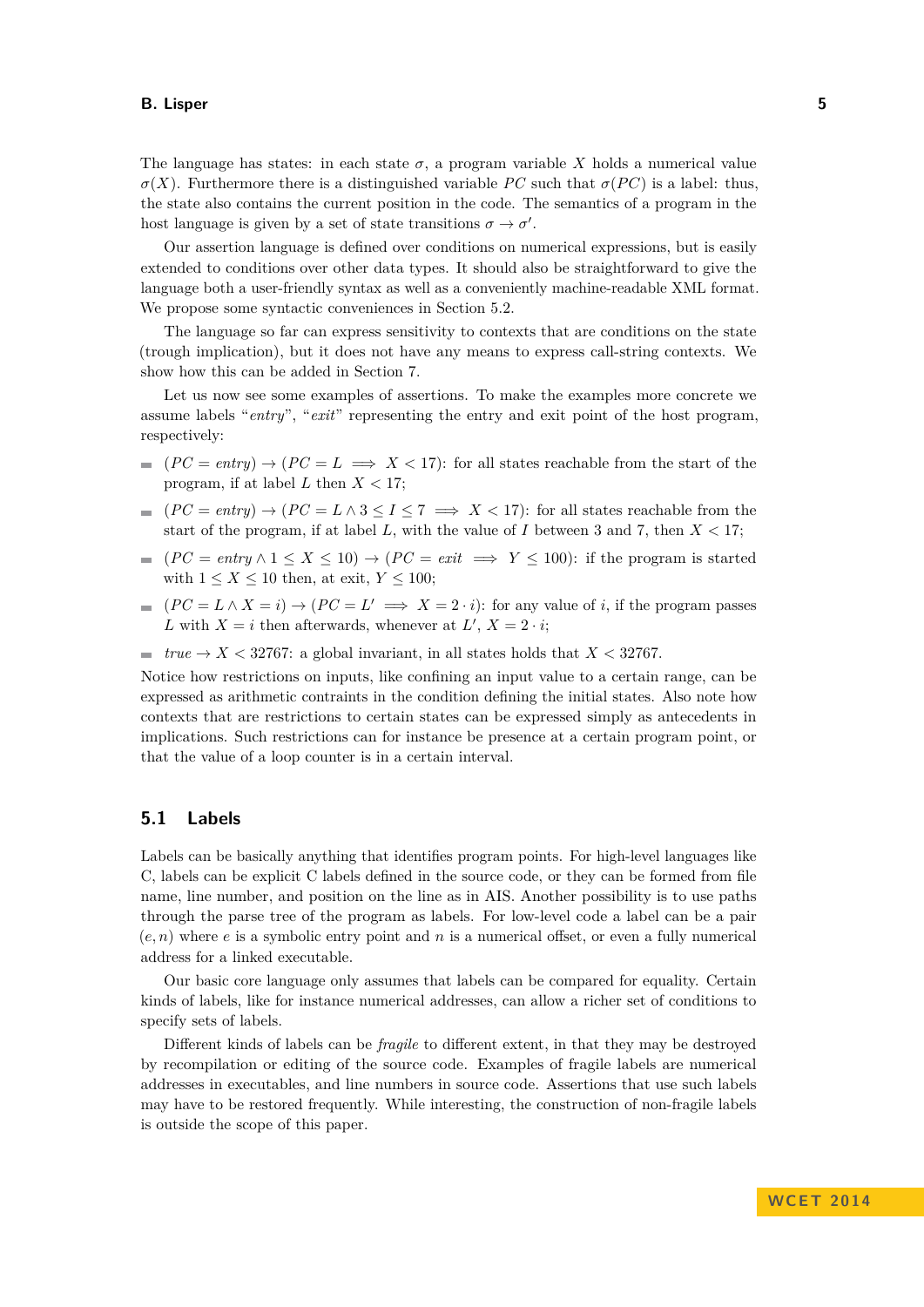## <span id="page-5-0"></span>**5.2 Syntactic Sugar**

The notation developed so far can be simplified for some common cases. For instance, it can be expected that restrictions to certain program points are frequent. Thus, using the notation " $@L$ " for " $PC = L$ " may help. It also seems like a common case to consider all the states that are reachable from the entry point of the program: thus on the top level, where an assertion is expected, one may allow to write p as a shorthand for  $@entry \rightarrow p$ . Some of our examples above can then be written:

- $\Box$   $\mathbb{Q}L \implies X < 17$  (understood, for all states reachable from the entry point)
- $\blacksquare$   $@L \wedge 3 \leq I \leq 7 \implies X < 17$  (similarly)
- $\blacksquare$  (@*entry* ∧ 1 ≤ *X* ≤ 10) → (@*exit*  $\Longrightarrow$  *Y* ≤ 100)
- $(\mathbb{Q}L \wedge X = i) \rightarrow (\mathbb{Q}L' \implies X = 2 \cdot i)$ :

# **5.3 IPET Execution Counters and Flow Facts**

IPET execution counters are "virtual" program variables that keep track of how many times a program part has been executed. Flow facts are expressed as arithmetic value constraints on these counters. The counters are typically defined relative to some execution context, with some entry and exit points, such that they are reset each time the execution context is entered and incremented by one each time the program part in question is executed. Global execution counters are defined relative to the whole program, with the *entry* label as entry point and *exit* as the exit point. For the final IPET calculation of the WCET estimate it is the possible values of the counters at exit that are of interest.

To express IPET execution counters we introduce the unary operator " $\#$ " on labels: if L is a label, then  $#L$  is the IPET counter associated with the program point of that label. We leave open how to associate IPET counters with different execution contexts, and how to exactly specify their semantics: for now we assume that they are global, and that their semantics is given by the informal description above.

We can now express flow facts in our assertion language, as value contraints on the IPET counters. Here are some examples:

- @*exit* =⇒ #*L <* 100: a simple capacity constraint;
- $@exit \implies #L = 99$ : an exact capacity constraint;
- $@exit \implies #L_1 + #L_2 \leq 1$ : a mutual exclusivity constraint; m.
- $(\mathbb{Q}$ *entry*  $\wedge$  1  $\leq$  *X*  $\leq$  10)  $\rightarrow$   $(\mathbb{Q}$ *exit*  $\implies$   $\#L \leq 100$ : a capacity constraint under the condition that the value of *X* lies in the range  $[1 \dots 10]$  at entry;
- $(\text{Q}$ *entry*  $\wedge X = n) \rightarrow (\text{Q}$ *exit*  $\implies \#L \leq 2 \cdot n + 1$ : a parametric capacity constraint  $\sim$ relating the number of executions of *L* to the value of *X* at entry;
- $@exit\_local \wedge 3 \leq \#L \leq 7 \implies \#L_{local} < 17$ : for each of the iterations 3 to 7 of an outer  $\equiv$ execution context with label *L*, *Llocal* is executed less than 17 times.

In the last example  $\#L_{local}$  is supposed to be a local execution counter, which is reset each time its local execution context is entered.

As the values of IPET counters at exit from their execution contexts are of primary interest, a possible syntactic simplification is to allow the " $@exit \implies$ " part to be implicit and add it automatically when parsing a constraint that contains an IPET counter. So. for instance, the second constraint above could then simply be written  $\#L = 99$ , which then is to be interpreted as  $@exit \implies #L = 99$ , which in turn stands for  $@entry \rightarrow @exit \implies #L = 99)$ .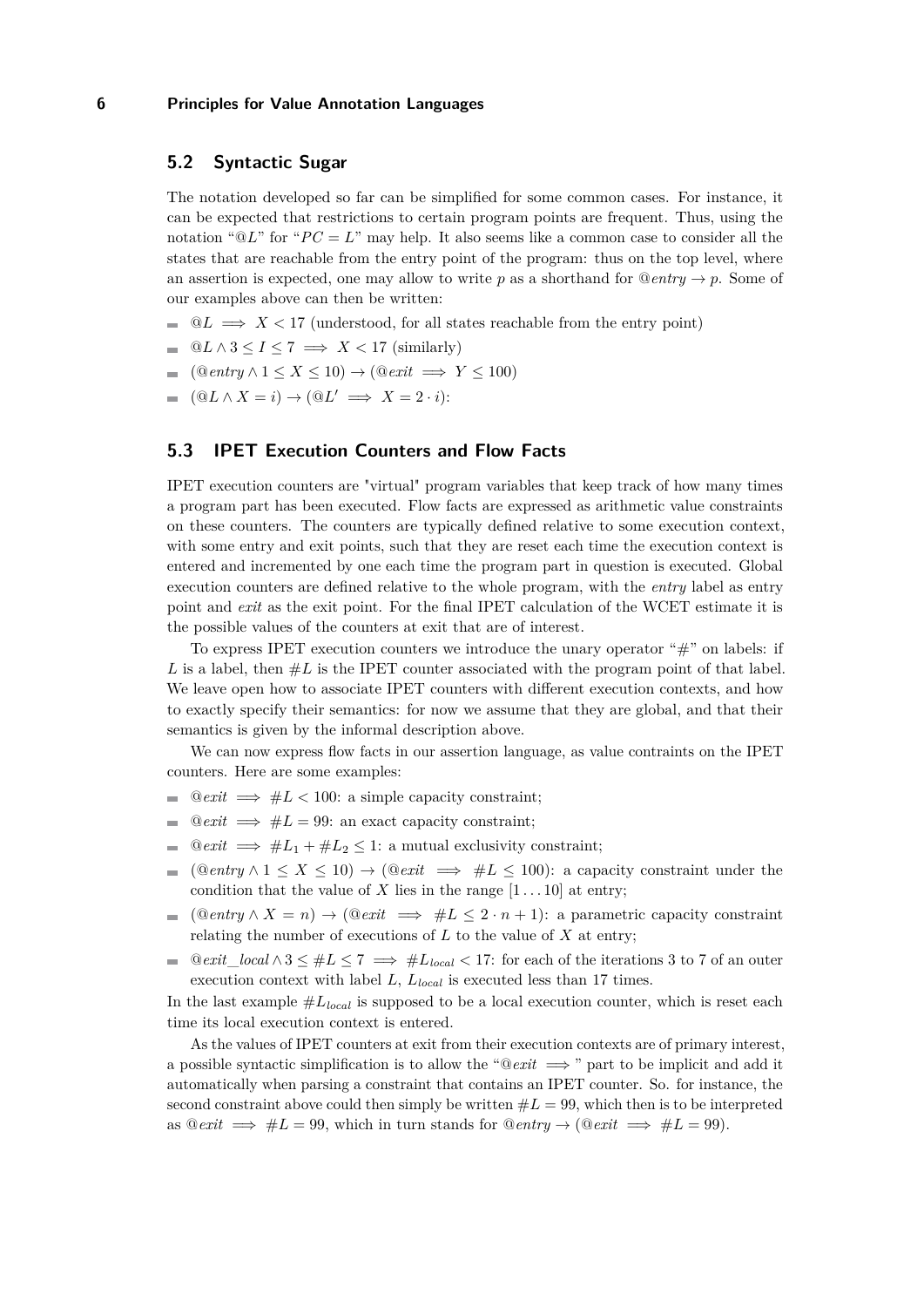## **5.4 Time**

The state could also contain time. This gives the ability to express fine-grained real-time constraints on certain pieces of code. For instance  $L$  and  $L'$  may be program points in a loop, with loop counter variable *I*, such that we want to specify that within each iteration L' should never be executed more than 7 time units later than L. If time is represented by the program variable  $T$ , then this constraint can be expressed as

$$
(\mathbb{Q}L \wedge t = T \wedge i = I) \rightarrow (\mathbb{Q}L' \wedge i = I \implies T - t \le 7)
$$

This example makes heavy use of auxiliary variables to refer to the value of a program variable in a pre-condition from the post-condition. This is quite common. A possible syntactic convenience is to make the equalities in the pre-condition implicit, and refer to the "old" value of program variable *X* as *X.old* in the post-condition. With this notation, our example becomes

$$
@L \to (@L' \land I = I. old \implies T - T. old \le 7)
$$

## <span id="page-6-0"></span>**6 Formal Semantics**

We now give a formal semantics to our core assertion language defined in Section [5.](#page-3-0) As is standard in programming language theory, we use semantic functions. These take three arguments: a syntactic form, an *interpretation I* that maps auxiliary variables to values, and a program state  $\sigma$  mapping program variables to values. The definitions of the semantic function  $\mathcal{A}[\ ]$ , for arithmetic expressions, and  $\mathcal{B}[\ ]$ , for boolean expressions (predicates). are completely standard and are given below for completeness (cf. [\[19\]](#page-9-11)):

$$
\mathcal{A}[\![n]\!] \ I\ \sigma = n \quad \mathcal{A}[\![i]\!] \ I\ \sigma = I(i) \quad \mathcal{A}[\![X]\!] \ I\ \sigma = \sigma(X)
$$

$$
\mathcal{A}[\![a_1 \text{ aop } a_2]\!] \ I\ \sigma = \mathcal{A}[\![a_1]\!] \ I\ \sigma \ \text{aop } \mathcal{A}[\![a_2]\!] \ I\ \sigma
$$

$$
\mathcal{B}[\![true]\!] \ I\ \sigma = true \quad \mathcal{B}[\![false]\!] \ I\ \sigma = false \quad \mathcal{B}[\![p_1 \wedge p_2]\!] \ I\ \sigma = \mathcal{B}[\![p_1]\!] \ I\ \sigma \wedge \mathcal{B}[\![p_2]\!] \ I\ \sigma
$$

$$
\mathcal{B}[\![p_1 \vee p_2]\!] \ I\ \sigma = \mathcal{B}[\![p_1]\!] \ I\ \sigma \vee \mathcal{B}[\![p_2]\!] \ I\ \sigma \quad \mathcal{B}[\![\neg p]\!] \ I\ \sigma = \neg \mathcal{B}[\![p]\!] \ I\ \sigma
$$

$$
\mathcal{B}[\![a_1 \text{ rop } a_2]\!] \ I\ \sigma = \mathcal{A}[\![a_1]\!] \ I\ \sigma \ \text{rop } \mathcal{A}[\![a_2]\!] \ I\ \sigma \quad \mathcal{B}[\![\forall i, p]\!] \ I\ \sigma = \forall n. (\mathcal{B}[\![p]\!] \ I[n/i]\!] \sigma)
$$

$$
\mathcal{B}[\![\exists i, p]\!] \ I\ \sigma = \exists n. (\mathcal{B}[\![p]\!] \ I[n/i]\!] \sigma) \quad \mathcal{B}[\![PC = L]\!] \ I\ \sigma = \sigma(PC) = L
$$

Here,  $I[n/i]$  stands for the interpretation that maps *i* to *n* but otherwise behaves like *I*.

We now give the semantic function  $\mathcal{C}[\Box]$  for assertions  $p_1 \rightarrow p_2$ . The definition uses the relation  $\rightarrow^*$  on states, defined by  $\sigma \rightarrow^* \sigma'$  if and only if  $\sigma'$  is reached from  $\sigma$  through zero or more state transitions (reflexive-transitive closure of the transition relation  $\rightarrow$ ):

<span id="page-6-2"></span>
$$
\mathcal{C}[\![p_1 \to p_2]\!] = \forall I, \sigma, \sigma'.[(\mathcal{B}[\![p_1]\!] \, I \, \sigma \wedge \sigma \to^* \sigma') \implies \mathcal{B}[\![p_2]\!] \, I \, \sigma'] \tag{1}
$$

Thus  $p_1 \to p_2$  if, for each state  $\sigma$  where  $p_1$  holds, and for each state  $\sigma'$  that is reachable from  $\sigma$ ,  $p_2$  holds for  $\sigma'$ .

<span id="page-6-1"></span>▶ **Theorem 1** (Compositionality).  $p_1 \rightarrow p_2 \land p_2 \rightarrow p_3 \implies p_1 \rightarrow p_3$ .

**Proof.** Assume that  $p_1 \rightarrow p_2$  and  $p_2 \rightarrow p_3$ .  $\sigma \rightarrow^* \sigma$  for all states  $\sigma$ . Thus, since  $p_1 \rightarrow p_2$ .  $p_2$  holds for all states where  $p_1$  holds. Since  $p_2 \rightarrow p_3$  it follows that  $p_3$  holds for each state reachable from a state where  $p_1$  and thus also  $p_2$  holds, thus it must hold that  $p_1 \rightarrow p_3$ .

Theorem [1](#page-6-1) implies that assertions for a program can be composed out of assertions on its parts, much like the inference rules for Floyd-Hoare logic.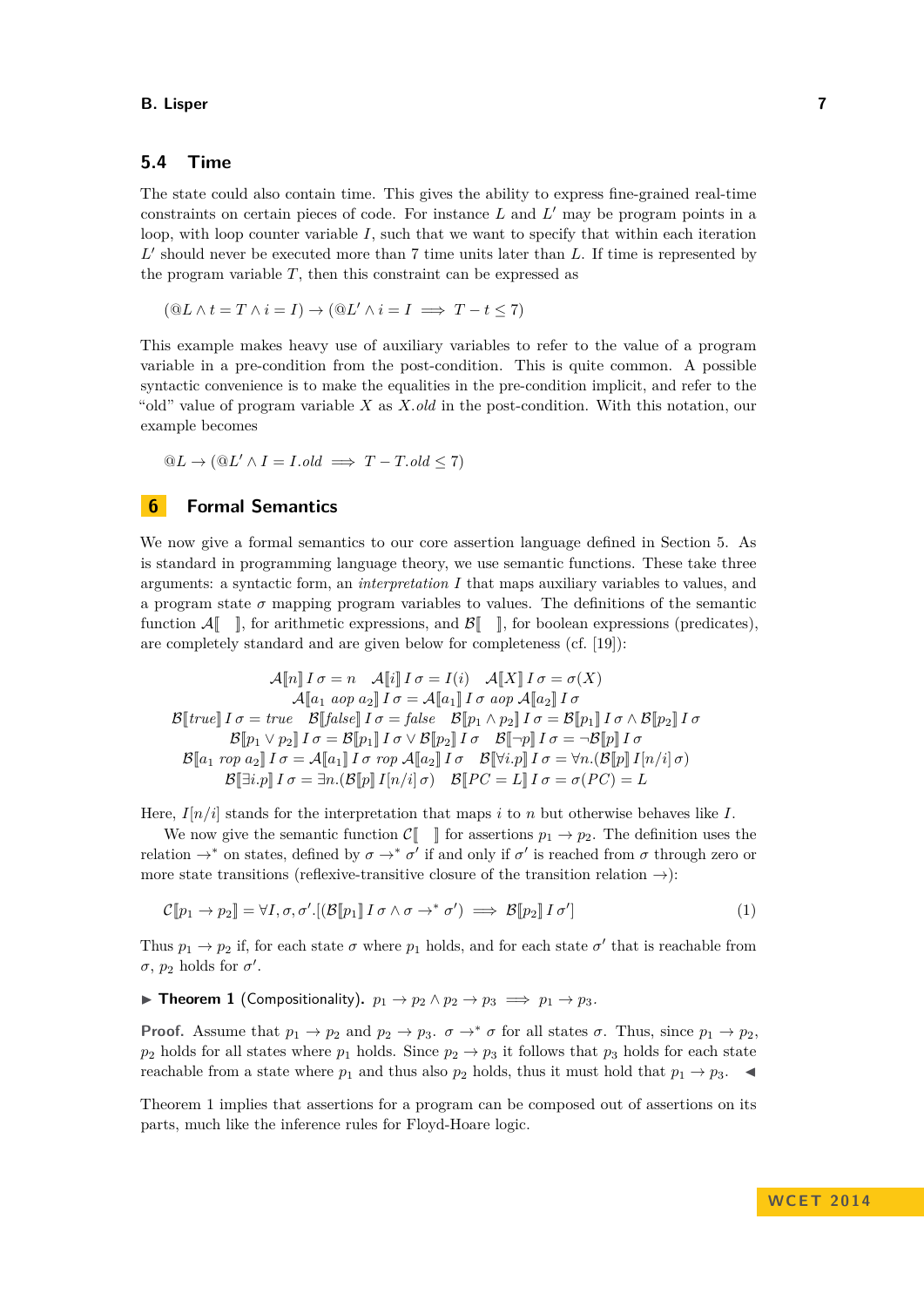# <span id="page-7-0"></span>**7 Context Sensitivity**

Value annotations and flow facts can be made more precise if context-sensitive. The contexts we have seen so far are sets of states defined by  $p'$  in an assertion  $p \to (p' \implies p'')$ , which loosens the requirement on  $p''$  to hold merely for the reachable states where  $p'$  holds. However, another very important class of contexts are *calling contexts*. These can be used to express that a value annotation is to hold only when a function is called in a certain way, perhaps through a specific chain of other function calls. The well-known concept of *call-strings* [\[14\]](#page-9-12) can be used to define such contexts.

In our setting a call-string is a sequence of special labels that identify particular program points like call sites for functions, or entry points to loops. Let **L** be the set of labels under consideration, and let  $C \subseteq L$  be the set of labels that are considered to be call sites. A sequence  $s \in \mathbb{C}$  is then a call-string. Let S be an expression that defines a set of call-strings  $C(S) \subseteq \mathbb{C}$ . The notation

 $p \rightarrow p'$  through *S* 

is a suggested extension of the core language in Section [5](#page-3-0) to denote an assertion where  $p'$  is to hold for those states, reachable from some state where *p* holds, through a sequence of states such that the sequence of traversed call sites belongs to  $C(S)$ . We will not be specific about the exact format of *S*: it could, for instance, be some kind of regular expression defining a set of call-strings.

For completeness we now give a formal semantics to this kind of assertion. In order to do this we need to develop some notation for different sequences. Given the transition relation  $\rightarrow$ " on states, which describes the semantics of the host program, we define:

$$
Paths(\sigma, \sigma') = \{\sigma_1 \cdots \sigma_n | \sigma_1 = \sigma, \sigma_i \rightarrow \sigma_{i+1}, i = 1, \ldots, n-1, \sigma_n = \sigma'\}
$$
  
\n
$$
PC(\sigma_1 \cdots \sigma_n) = \sigma_1(PC) \cdots \sigma_n(PC)
$$
  
\n
$$
Labels(\sigma, \sigma') = \{ PC(\sigma_1 \cdots \sigma_n) | \sigma_1 \cdots \sigma_n \in Paths(\sigma, \sigma') \}
$$

*Paths*( $\sigma$ , $\sigma'$ ) is the set of sequences of states leading from  $\sigma$  to  $\sigma'$ .  $PC(\sigma_1 \cdots \sigma_n)$  is the sequence of labels generated by the sequence of states  $\sigma_1 \cdots \sigma_n$ . *Labels*( $\sigma$ , $\sigma'$ ) is the set of sequences of labels generated by the possible state transitions leading from  $\sigma$  to  $\sigma'$ . Finally we introduce the well-known projection operator "" on strings *s* and sub-alphabets *A*:  $s \restriction A$ is the substring of *s* obtained from its characters in *A* appearing in the same order as in *s*. For instance, if  $A = \{a, b, c\}$  then *adecbbe*  $\upharpoonright A = acbb$ . We extend  $\upharpoonright$  to sets of strings *S*, viz.

 $S \upharpoonright A = \{ s \upharpoonright A \mid s \in S \}$ 

We can now extend [\(1\)](#page-6-2) to call-string-sensitive assertions as defined above:

 $\mathcal{C}[\![p_1 \to p_2 \text{ through } S]\!] = \forall I, \sigma, \sigma'.[(\mathcal{B}[\![p_1]\!]\text{ for } I(\mathcal{L}\text{ and } S(\sigma, \sigma')\restriction \mathbf{C})\cap C(S) \neq \emptyset) \implies \mathcal{B}[\![p_2]\!]\text{ for } I(\sigma')$ 

Thus the assertion  $p_1 \rightarrow p_2$  *through S* holds if, for all sequences of labels from a state  $\sigma$ where  $p_1$  holds to another state  $\sigma'$ , such that the projection of the sequence onto the set of call sites is a call-string defined by *S*,  $p_2$  holds for  $\sigma'$ . Compared with [\(1\)](#page-6-2), where  $p_2$  is to hold for all states reachable from a state satisfying  $p_1$ ,  $p_2$  now only has to hold for states reachable through a call-string given by *S*.

Theorem [1](#page-6-1) can be extended to the context-sensitive case. Define  $S \cdot S'$  by  $C(S \cdot S')$  =  $\{ s \cdot s' \mid s \in C(S), s' \in C(S') \},$  where "·" is concatenation of sequences: we then have the following result (proof straightforward, but omitted due to lack of space):

▶ **Theorem 2.**  $p_1 \rightarrow p_2$  *through*  $S \land p_2 \rightarrow p_3$  *through*  $S' \implies p_1 \rightarrow p_3$  *through*  $S \cdot S'$ *.*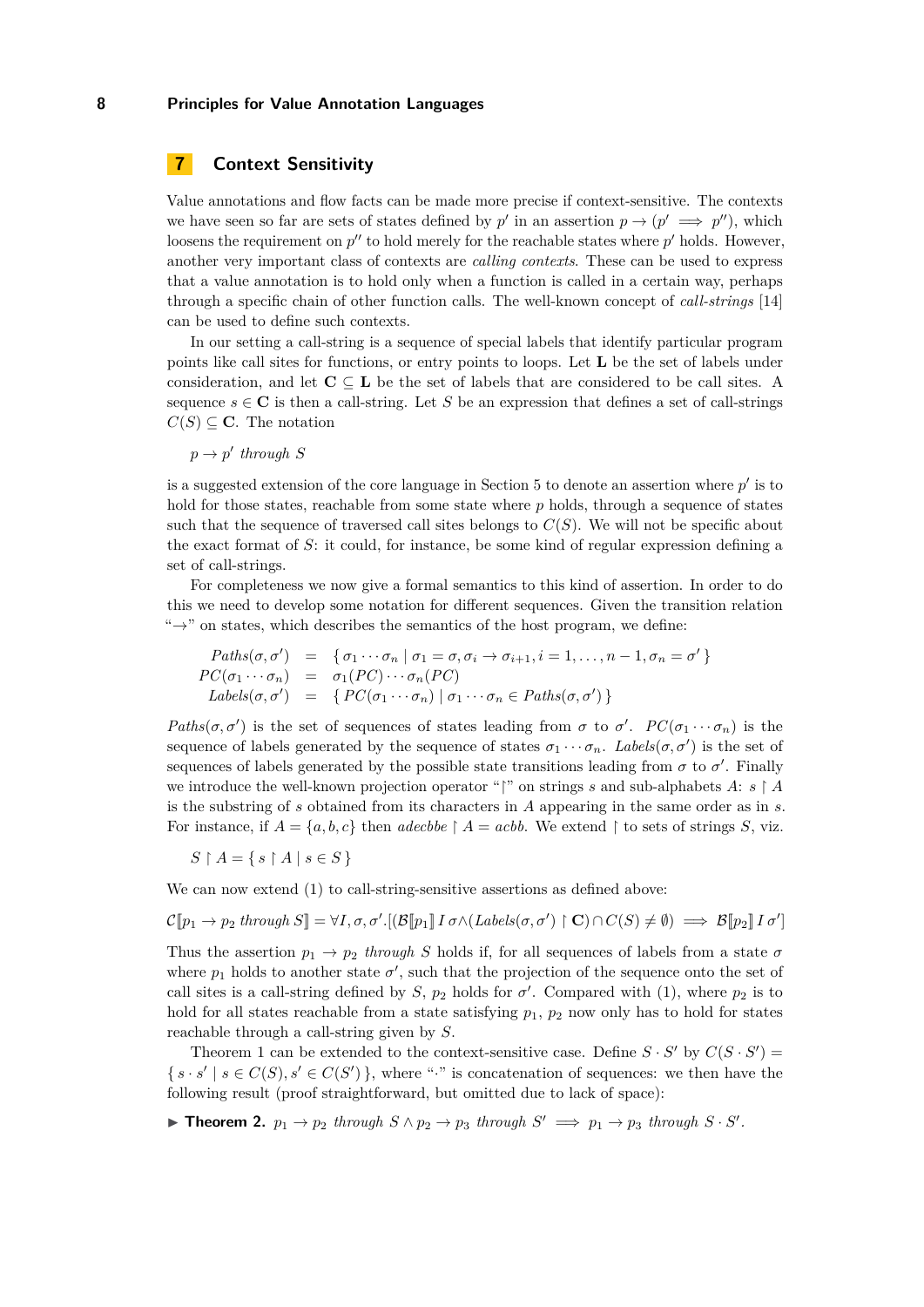# **8 Related Work**

We have already reviewed the annotation languages of some WCET analysis tools in Section [2.](#page-1-1) There are a number of others: a comprehensive review and classification of such languages is found in [\[11\]](#page-9-13). Most of them express flow facts as linear arithmetic constraints on execution counters, as here, varying from simple looop bounds to general linear constraints. A notable exception is the Information Description Language [\[15\]](#page-9-14), which can specify sets of feasible paths by regular expressions. This makes it possible to specify the exact order of execution of different program parts, whereas constraints in IPET execution counters only constrain the number of times they can execute and not the exact order.

Assertions using pre- and post-conditions have been used for a long time in formal software development: a classical example is the Vienna Development Method [\[2\]](#page-8-1). Such assertions can also be seen as *contracts*: the pre-condition is then the assumption on the environment, and the post-condition is what the program guarantees if the assumption is fulfilled. Contracts are essential for reasoning about component-based software. The language Eiffel provides means to express contracts [\[13\]](#page-9-15).

On model level, the language OCL is used to specify properties of UML models. A formal semantics is given in [\[16\]](#page-9-16). The specification language Z uses Zermelo's set theory to express properties of models and programs in a pre/post-condition style [\[17\]](#page-9-17).

## **9 Conclusions and Further Research**

We have presented a simple core language for expressing assertions in pre/post-condition style, making minimal assumptions on the host language. This language can express value constraints, and it can be extended with IPET execution counters yielding the capability to express flow facts. Parametric flow facts and value constraints can be expressed using the auxiliary variables of the assertion language. We also proposed a way to include constraints with call strings, making is possible to express context-sensitive assertions. Special care was taken to develop the formal semantics of the language, and we proved a theorem about compositionality of assertions. This theorem is of practical interest since it allows assertions for a program to be composed from assertions on its parts.

We strongly believe that there is a need for a simple and general code-level assertion language that is designed from first principles, and has a clear semantics. In the best of worlds, a standardised such language could be used to exchange code-level information between a variety of tools including WCET analysis tools. In any case it can help understanding the underlying principles of annotation languages, and be used to give them a precise semantics.

**Acknowledgment.** This work was partially supported by COST Action IC1202: Timing Analysis On Code-Level (TACLe), and by the Swedish Research Council project Contesse  $(2010-4276)$ .

#### **References**

- <span id="page-8-0"></span>**1** Clément Ballabriga, Hugues Cassé, Christine Rochange, and Pascal Sainrat. OTAWA: An open toolbox for adaptive WCET analysis. In *Proc. IFIP Workshop on Software Technologies for Future Embedded and Ubiquitous Systems (SEUS)*, pages 35–46. Springer, October 2010.
- <span id="page-8-1"></span>**2** Dines Bjørner and Cliff B. Jones, editors. *The Vienna Development Method: the Meta-Language*, number 61 in Lecture Notes in Comput. Sci. Springer-Verlag, 1978.